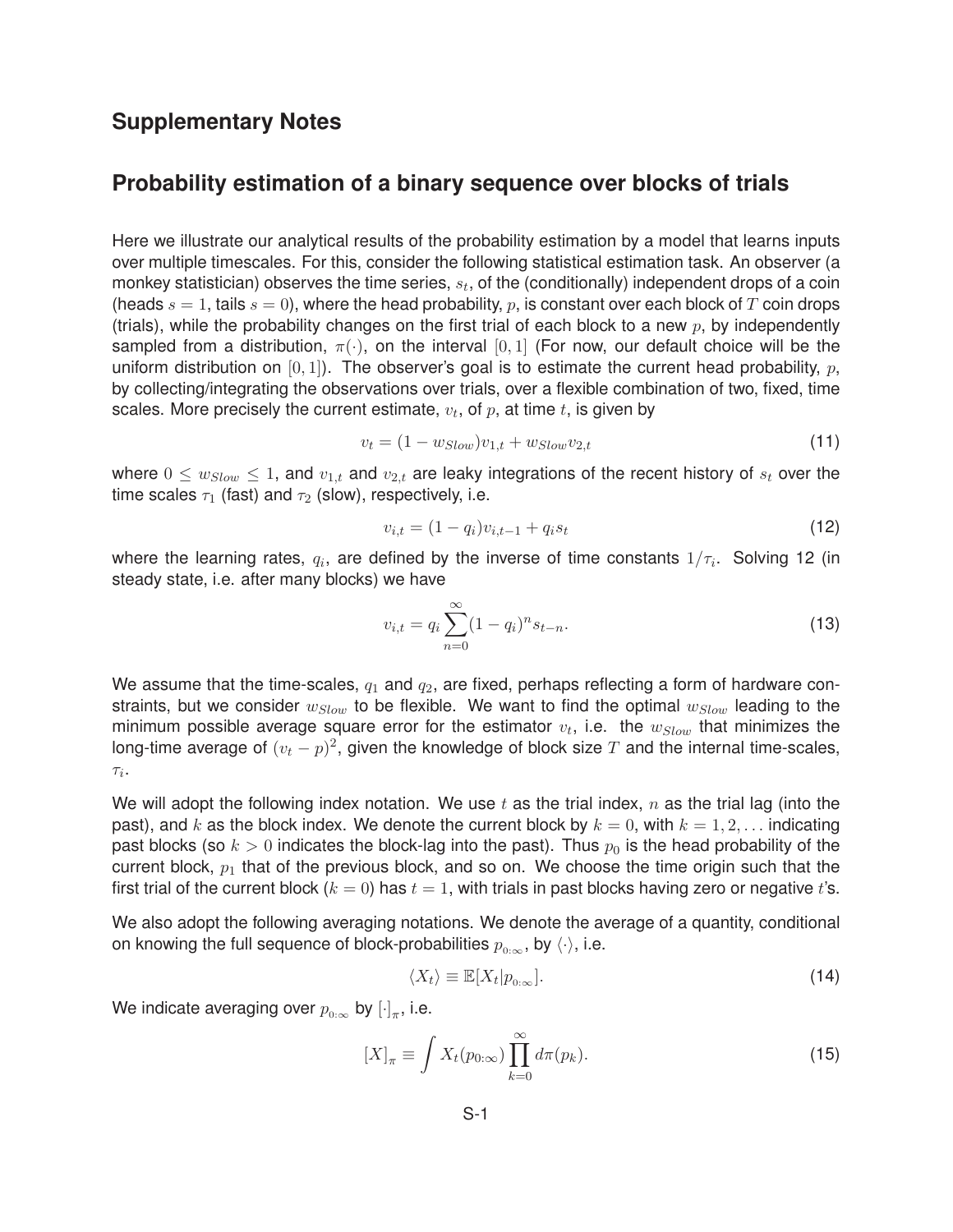Finally we indicate averaging over the duration of a block by a bar:

$$
\overline{X} \equiv \frac{1}{T} \sum_{t=1}^{T} X_t \tag{16}
$$

Thus we set out to calculate the long-run average square error, which in the above notation is given by

$$
\overline{\left[ \langle (v_t - p_0)^2 \rangle \right]_{\pi}} \tag{17}
$$

and then find the optimal w*Slow* that minimizes this cost.

We start by evaluating  $\left\langle (v_t - p_0)^2 \right\rangle$  which can be decomposed in the standard way, into the variance of the estimator and its squared bias, i.e.

$$
\langle (v_t - p_0)^2 \rangle = \langle (v_t - \langle v_t \rangle)^2 \rangle + (\langle v_t \rangle - p_0)^2 \tag{18}
$$

$$
= \langle \delta v_t^2 \rangle + (\langle v_t \rangle - p_0)^2. \tag{19}
$$

In model-fitting and parameter estimation, variance generally quantifies the degree to which an estimator is sensitive to noise in the data (the noise in {s*t*}, in our case), in other words it quantifies how much it can fit noise, i.e. over-fit, while the bias normally quantifies how rigid or inflexible a model is (its inability to conform to and capture certain aspects of the data, hence creating biases). Generally speaking, the more complex a model, the more flexible it is, and the lower is its bias and higher its variance (it is prone to over-fitting). One way of reducing the variance and estimatorflexibility is to introduce a prior (which could represent past experience), making the estimator not rely entirely on currently observed data but also on prior knowledge (or past experience). In our case, the integrator with the slow time-scale,  $v_{2,t}$  serves this purpose; it represents the prior knowledge acquired over long time scales (previous blocks), and is less altered by observations in the current block (it has a smaller learning rate). But by that virtue it is less flexible and retains its bias longer and is slow in adapting to the present value of  $p$  in the current block.

To summarize

- $\bullet$  bias = prejudice = rigidity = low model complexity = slow time scale,
- variance = open-mindedness = flexibility = high model complexity = fast time scale.

A good model/observer must balance the two.

### **Variance**

We will first look at the long-run average variance  $\overline{[\langle \delta v_t^2 \rangle]_{\pi}}.$  From Eq. (11), the conditional variance is given by

$$
\langle \delta v_t^2 \rangle = (1 - w_{Slow})^2 \langle \delta v_{1,t}^2 \rangle + w_{Slow}^2 \langle \delta v_{2,t}^2 \rangle + 2w_{Slow}(1 - w_{Slow}) \langle \delta v_{1,t} \delta v_{2,t} \rangle \tag{20}
$$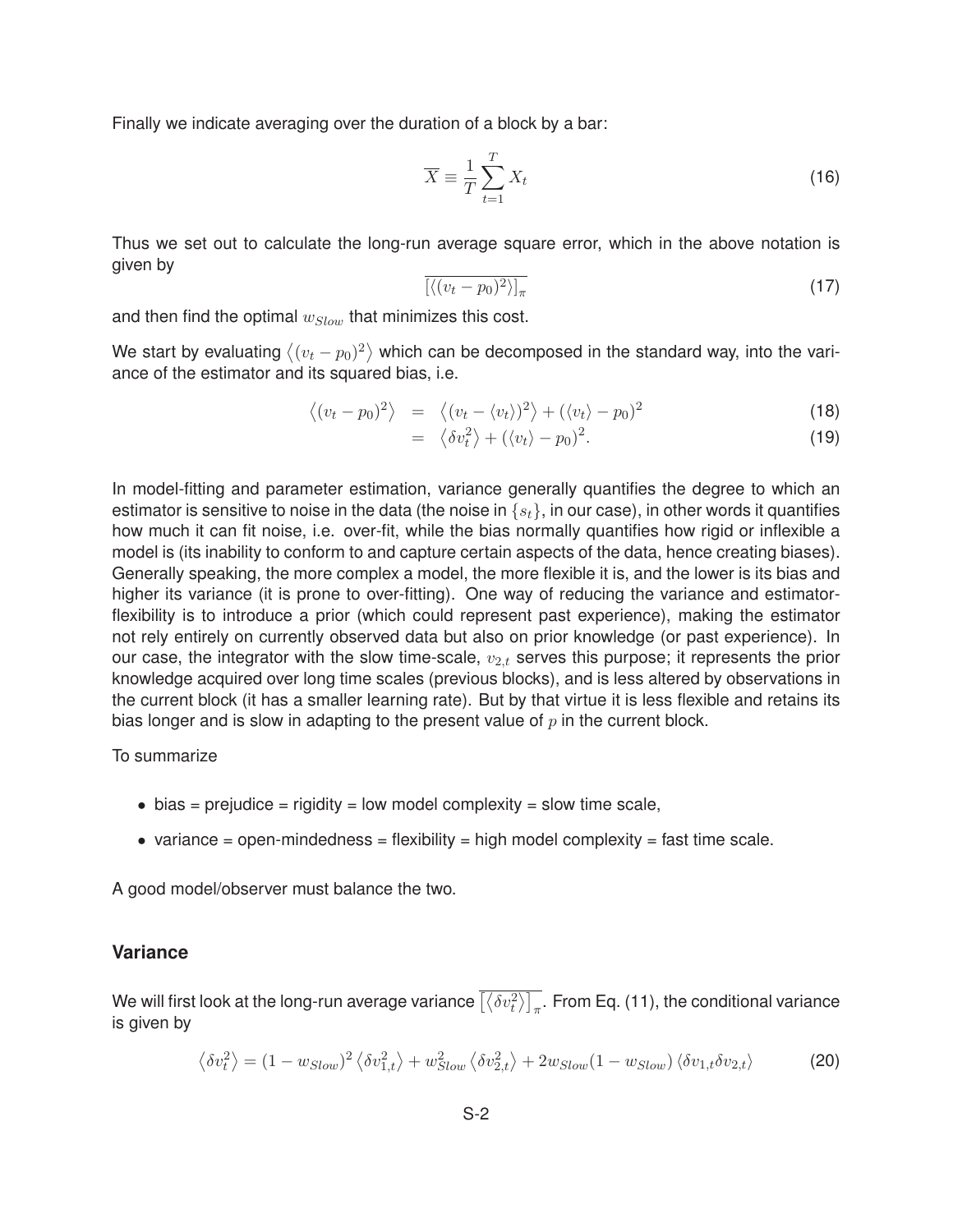where  $\delta v_{i,t} \equiv v_{i,t} - \langle v_{i,t} \rangle$ . From Eq. (13),  $v_{i,t}$  is a linear combination of independent random variables,  $s_t$  (the latter are independent only when conditioning/fixing  $p_{0:\infty}$ ), thus its variance is the sum of the variances of the terms in this sum. The variance of <sup>s</sup>*t*−*<sup>n</sup>* in block <sup>k</sup> is given by

$$
\left\langle \delta s_{t-n}^2 \right\rangle = p_k(1-p_k), \qquad k = -\left\lfloor \frac{t-n-1}{T} \right\rfloor \equiv k(t-n). \tag{21}
$$

Thus

$$
\left\langle \delta v_{i,t}^2 \right\rangle = q_i^2 \sum_{n=0}^{\infty} (1 - q_i)^{2n} p_{k(t-n)} (1 - p_{k(t-n)}).
$$
 (22)

**Similarly** 

$$
\langle \delta v_{1,t} \delta v_{2,t} \rangle = q_1 q_2 \sum_{n=0}^{\infty} (1 - Q)^n p_{k(t-n)} (1 - p_{k(t-n)}), \tag{23}
$$

where we defined

$$
1 - Q \equiv (1 - q_1)(1 - q_2). \tag{24}
$$

Since  $[p_k(1-p_k)]_\pi$  is the same in all blocks, hence independent of  $k(t-n)$ , we can readily calculate the variance averaged over  $p_{0:\infty}$ , by summing the infinite geometric series, obtaining

$$
\left[\left\langle \delta v_{i,t}^2 \right\rangle \right]_{\pi} = \frac{1}{2\tau_i - 1} \left[ p(1-p) \right]_{\pi},\tag{25}
$$

$$
[\langle \delta v_{1,t} \delta v_{2,t} \rangle]_{\pi} = \frac{1}{\tau_1 + \tau_2 - 1} [p(1-p)]_{\pi}.
$$
 (26)

where we used  $q_i^2 \sum_{n=0}^{\infty} (1 - q_i)^{2n} = \frac{q_i^2}{1 - (1 - q_i)^2} = \frac{q_i}{2 - q_i} = \frac{1}{2\tau_i - 1}$  and  $q_1 q_2 \sum_{n=0}^{\infty} (1 - Q)^n = \frac{q_1 q_2}{1 - (1 - Q)} = \frac{q_1 q_2}{q_1 + q_2 - q_1 q_2} = \frac{1}{\tau_1 + \tau_2 - 1}$ . In particular,  $\left[ \left\langle \delta v_i^2 \right\rangle \right]_{\$ 

$$
\left[\left\langle \delta v_t^2 \right\rangle\right]_{\pi} = \overline{\left[\left\langle \delta v_t^2 \right\rangle\right]_{\pi}} = \left[p(1-p)\right]_{\pi} \left[\frac{(1-w_{Slow})^2}{2\tau_1 - 1} + \frac{w_{Slow}^2}{2\tau_2 - 1} + \frac{2w_{Slow}(1-w_{Slow})}{\tau_1 + \tau_2 - 1}\right].
$$
 (27)

#### **Variance conditional on**  $p_0$ : transient behavior

For completeness, we will also calculate the variance conditional on  $p_0$  as well, obtaining its full transient behavior throughout the block. That is, here we will only average over  $p_{1:\infty}$ , but not over t and  $p_0$ . Going back to Eq. (22), we rewrite it by decomposing the sum into sums over blocks:

$$
\left\langle \delta v_{i,t}^2 \right\rangle = q_i^2 \left\{ \sum_{n=0}^{t-1} (1 - q_i)^{2n} p_0 (1 - p_0) + \sum_{k=1}^{\infty} p_k (1 - p_k) \sum_{n=t+(k-1)T}^{t+kT-1} (1 - q_i)^{2n} \right\}
$$
(28)

It helps to rewrite this in the form

$$
\langle \delta v_{i,t}^2 \rangle = q_i^2 \left\{ \sum_{n=0}^{\infty} (1 - q_i)^{2n} p_0 (1 - p_0) + \sum_{k=1}^{\infty} \left[ p_k (1 - p_k) - p_0 (1 - p_0) \right] \sum_{n=t+(k-1)T}^{t+kT-1} (1 - q_i)^{2n} \right\}
$$
(29)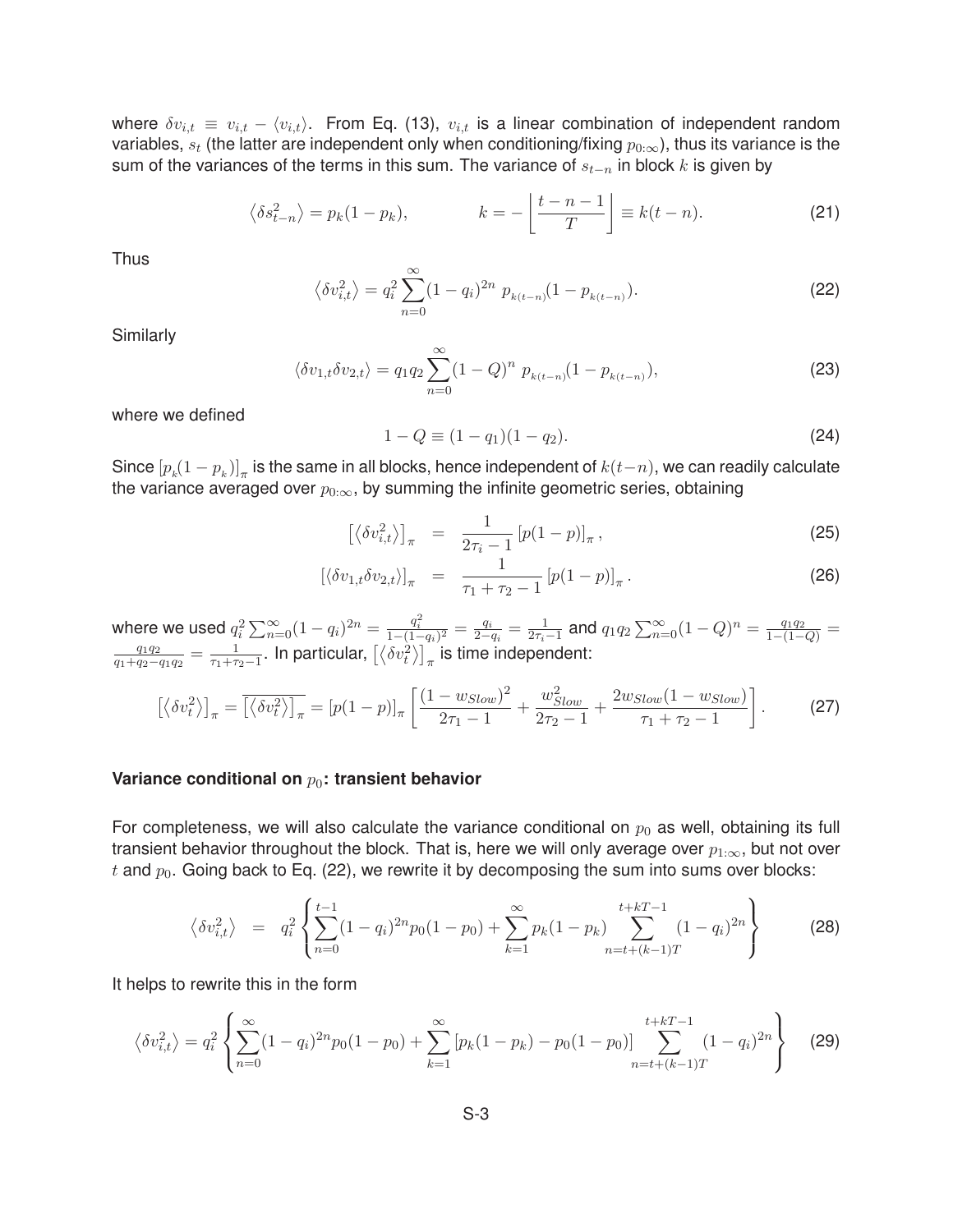where the first term pretends that the probability was  $p_0$  in the entire past, and the second term corrects for this by adding the difference of the variances accumulated over previous blocks contributed by the true probability,  $p_k$ , and the current one,  $p_0$ , respectively. By the geometric series formula the sum over block  $k$  is given by

$$
\sum_{n=t+(k-1)T}^{t+kT-1} (1-q_i)^{2n} = (1-q_i)^{2t+2(k-1)T} \sum_{n=0}^{T-1} (1-q_i)^{2n}
$$
 (30)

$$
= (1 - q_i)^{2t + 2(k-1)T} \frac{1 - (1 - q_i)^{2T}}{1 - (1 - q_i)^2}
$$
\n(31)

$$
= (1 - q_i)^{2t} \frac{1 - (1 - q_i)^{2T}}{1 - (1 - q_i)^2} (1 - q_i)^{2T(k-1)}.
$$
 (32)

Using  $\frac{q_i^2}{1-(1-q_i)^2} = \frac{q_i}{2-q_i} = \frac{1}{2\tau_i-1}$ , we then have

$$
\langle \delta v_{i,t}^2 \rangle = \frac{1}{2\tau_i - 1} \left\{ p_0 (1 - p_0) + (1 - q_i)^{2t} \left( 1 - (1 - q_i)^{2T} \right) \sum_{k=0}^{\infty} (1 - q_i)^{2Tk} \left[ p_{k+1} (1 - p_{k+1}) - p_0 (1 - p_0) \right] \right\}
$$
  
= 
$$
\frac{1}{2\tau_i - 1} \left\{ p_0 (1 - p_0) + (1 - q_i)^{2t} \sum_{k=0}^{\infty} (1 - q_i)^{2Tk} \left[ p_{k+1} (1 - p_{k+1}) - p_0 (1 - p_0) \right] \right\}
$$
(33)

Similarly for  $\langle \delta v_{1,t} \delta v_{2,t} \rangle$  we have

$$
\langle \delta v_{1,t} \delta v_{2,t} \rangle = q_1 q_2 \left\{ \sum_{n=0}^{\infty} (1 - Q)^n p_0 (1 - p_0) + \sum_{k=1}^{\infty} \left[ p_k (1 - p_k) - p_0 (1 - p_0) \right] \sum_{n=t+(k-1)T}^{t+kT-1} (1 - Q)^n \right\} (34)
$$
  
= 
$$
\frac{1}{\tau_1 + \tau_2 - 1} \left\{ p_0 (1 - p_0) + (1 - Q)^t (1 - (1 - Q)^T) \sum_{k=0}^{\infty} (1 - Q)^{Tk} \left[ p_{k+1} (1 - p_{k+1}) - p_0 (1 - p_0) \right] \right\}
$$
  
= 
$$
\frac{1}{\tau_1 + \tau_2 - 1} \left\{ p_0 (1 - p_0) + (1 - Q)^t \frac{\sum_{k=0}^{\infty} (1 - Q)^{Tk} \left[ p_{k+1} (1 - p_{k+1}) - p_0 (1 - p_0) \right]}{\sum_{k=0}^{\infty} (1 - Q)^{Tk}} \right\}
$$

where we used  $\frac{q_1q_2}{1-(1-Q)} = \frac{q_1q_2}{q_1+q_2-q_1q_2} = \frac{1}{\tau_1+\tau_2-1}$ . Averaging over  $p_{1,\infty}$  and summing the infinite geometric series over blocks, combining contributions as in Eq. (20), and using Eq. (27), we then obtain

$$
\left[\langle \delta v_t^2 \rangle | p_0 \right]_{\pi} = \frac{p_0 (1 - p_0)}{\left[p(1 - p)\right]_{\pi}} \left[\langle \delta v_t^2 \rangle\right]_{\pi}
$$
\n
$$
+ \left([p(1 - p)]_{\pi} - p_0 (1 - p_0)\right) \times
$$
\n(36)

$$
\left[ (1 - q_1)^{2t} \frac{(1 - w_{Slow})^2}{2\tau_1 - 1} + (1 - q_2)^{2t} \frac{w_{Slow}^2}{2\tau_2 - 1} + (1 - q_1)^t (1 - q_2)^t \frac{2w_{Slow}(1 - w_{Slow})}{\tau_1 + \tau_2 - 1} \right]
$$

Here, the first line gives the steady state value of the variance in the current block if it was infinitely long, and the second and the third line gives the transient memory of variance from previous trials, which wears off for  $t\gg\tau_2$ . It starts from a value equal to the average variance  $\left[\left<\delta v_t^2\right>\right]_\pi=$  $[p(1-p)]_{\pi} \left[ \frac{(1-w_{Slow})^2}{2\tau_1-1} + \frac{w_{Slow}^2}{2\tau_2-1} + \frac{2w_{Slow}(1-w_{Slow})}{\tau_1+\tau_2-1} \right]$  $a$  at  $t = 0$  and eventually (given an infinitely long current block) relaxes to its steady-state value based on the current  $p_0$  as opposed to the average, i.e. to  $p_0(1-p_0)\left[\frac{(1-w_{Slow})^2}{2\tau_1-1} + \frac{w_{Slow}^2}{2\tau_2-1} + \frac{2w_{Slow}(1-w_{Slow})}{\tau_1+\tau_2-1}\right]$ .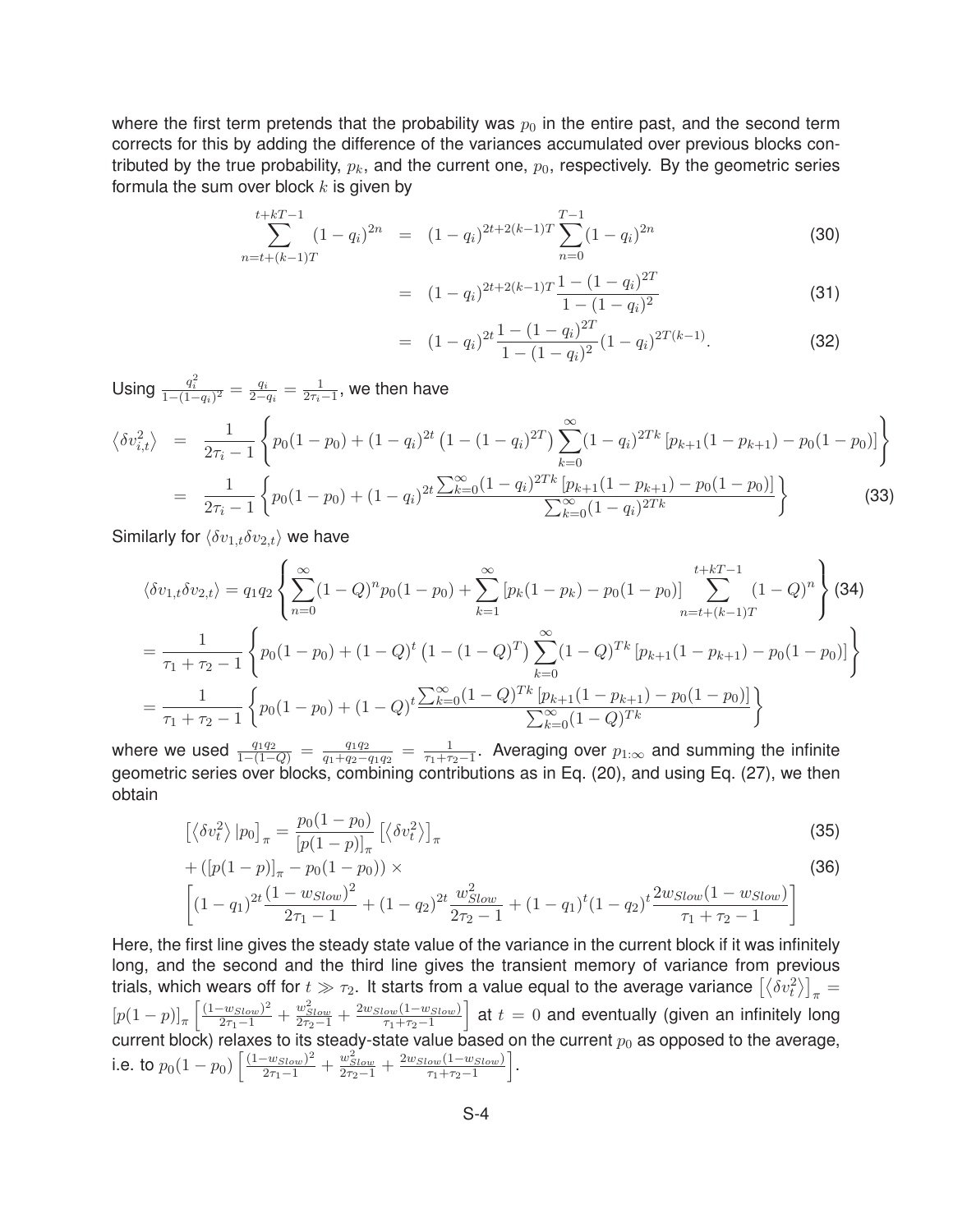# **Squared bias**

First let us calculate  $\langle v_{i,t} \rangle$ . Using the notation of Eq. (21), from Eq. (13) we have

$$
\langle v_{i,t} \rangle = q_i \sum_{n=0}^{\infty} (1 - q_i)^n p_{k(t-n)}
$$
\n(37)

Again we can decompose this over blocks:

$$
\langle v_{i,t} \rangle = q_i \left\{ \sum_{n=0}^{t-1} (1 - q_i)^n p_0 + \sum_{k=1}^{\infty} p_k \sum_{n=t+(k-1)T}^{t+kT-1} (1 - q_i)^n \right\}
$$
(38)

and again it helps to rewrite this as

$$
\langle v_{i,t} \rangle = q_i \left\{ \sum_{n=0}^{\infty} (1 - q_i)^n p_0 + \sum_{k=1}^{\infty} (p_k - p_0) \sum_{n=t+(k-1)T}^{t+kT-1} (1 - q_i)^n \right\}.
$$
 (39)

Noting that  $q_i\sum_{n=0}^\infty(1-q_i)^n=1,$  for the bias component,  $b_{i,t}\equiv\langle v_{i,t}\rangle-p_0,$  we obtain

$$
b_{i,t} \equiv \langle v_{i,t} \rangle - p_0 = q_i \sum_{k=1}^{\infty} (p_k - p_0) \sum_{n=t+(k-1)T}^{t+kT-1} (1 - q_i)^n
$$
 (40)

$$
= q_i(1-q_i)^t \sum_{k=0}^{\infty} (p_{k+1}-p_0)(1-q_i)^{Tk} \sum_{n=0}^{T-1} (1-q_i)^n
$$
\n(41)

$$
= (1 - q_i)^t \left[ 1 - (1 - q_i)^T \right] \sum_{k=0}^{\infty} (p_{k+1} - p_0)(1 - q_i)^{Tk}
$$
\n(42)

$$
= (1 - q_i)^t \frac{\sum_{k=0}^{\infty} (1 - q_i)^{Tk} (p_{k+1} - p_0)}{\sum_{k=0}^{\infty} (1 - q_i)^{Tk}}
$$
\n(43)

$$
= -(1 - q_i)^t \delta p_0 + (1 - q_i)^t \frac{\sum_{k=0}^{\infty} (1 - q_i)^{Tk} \delta p_{k+1}}{\sum_{k=0}^{\infty} (1 - q_i)^{Tk}} \tag{44}
$$

$$
= -(1 - q_i)^t \delta p_0 + (1 - q_i)^t \left[ 1 - (1 - q_i)^T \right] \sum_{k=0}^{\infty} (1 - q_i)^{Tk} \delta p_{k+1}
$$
 (45)

where we defined

$$
\delta p_k \equiv p_k - [p]_\pi \,. \tag{46}
$$

Note that we can write the bias, Eq. (45), in the form

$$
b_t \equiv \langle v_t \rangle - p_0 = \sum_{k=0}^{\infty} A_k(t) \, \delta p_k \tag{47}
$$

where we defined

$$
A_0(t) \equiv -[(1 - w_{Slow})(1 - q_1)^t + w_{Slow}(1 - q_2)^t]
$$
\n(48)

$$
A_k(t) \equiv (1 - w_{Slow})B_{1,k}(t) + w_{Slow}B_{2,k}(t) \qquad (k > 0). \tag{49}
$$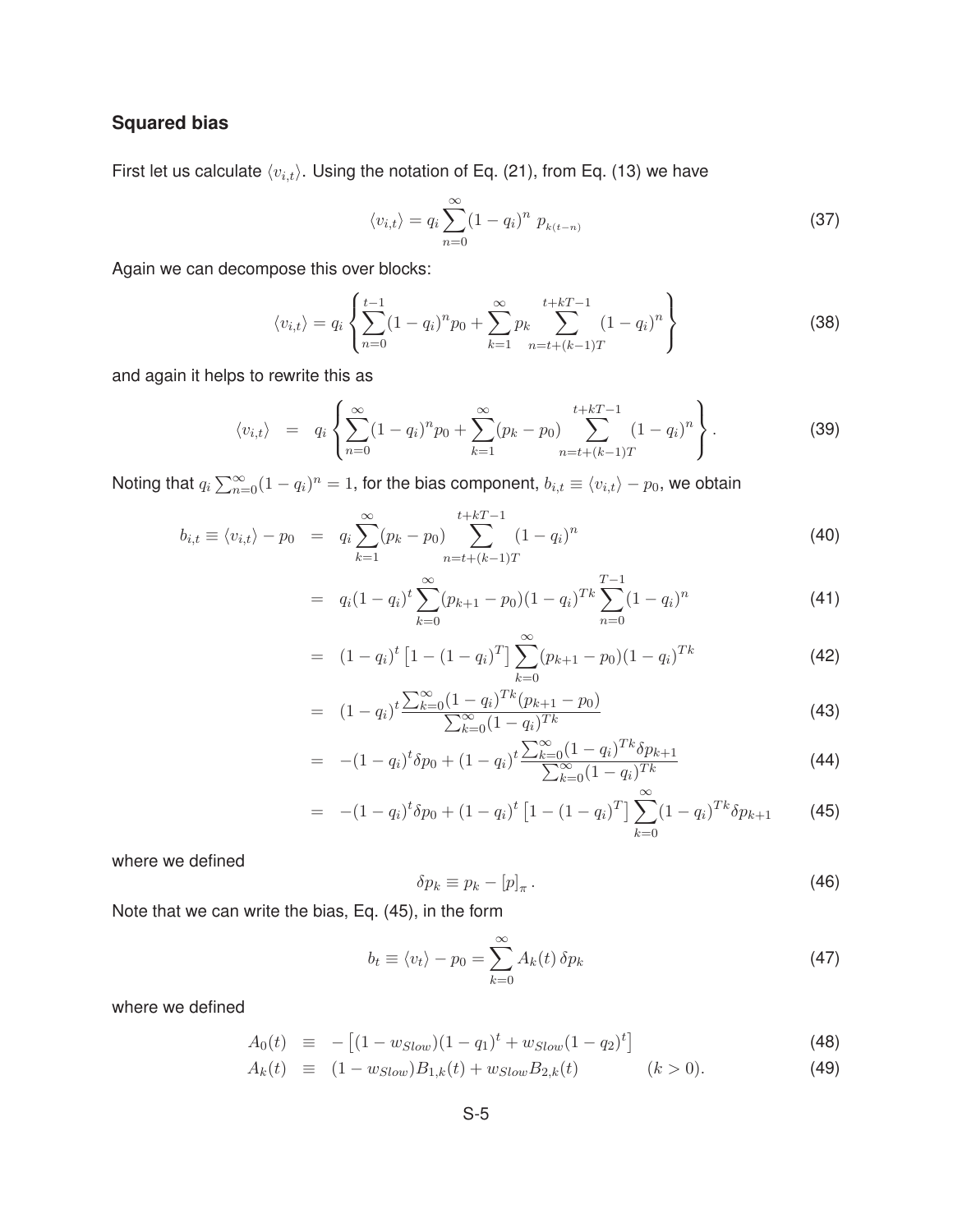and

$$
B_{i,k}(t) \equiv (1 - q_i)^t \left[ 1 - (1 - q_i)^T \right] (1 - q_i)^{T(k-1)} \qquad (k > 0, \quad i = 1, 2).
$$
 (50)

The bias squared is then given by

$$
b_t^2 = \sum_{k=0}^{\infty} \sum_{j=0}^{\infty} A_k(t) A_j(t) \, \delta p_k \delta p_j = \sum_{k=0}^{\infty} A_k^2(t) \, \delta p_k^2 + \sum_{k \neq j} A_k(t) A_j(t) \, \delta p_k \delta p_j.
$$
 (51)

Since δp*<sup>k</sup>* are zero-mean independent variables, averaging over them kills the second, off-diagonal term (this is true even if we don't average over  $p_0$ ) in the above expression. The bias squared averaged over  $p_k$  in the previous blocks (but not on  $p_0$ ) is thus given by

$$
\left[b_t^2|p_0\right]_\pi = \delta p_0^2 A_0^2(t) + \left[\delta p^2\right]_\pi \sum_{k=1}^\infty A_k^2(t) \tag{52}
$$

$$
= (p_0 - [p]_{\pi})^2 \left[ (1 - w_{Slow})(1 - q_1)^t + w_{Slow}(1 - q_2)^t \right]^2
$$
\n(53)

$$
+ \left[\delta p^2\right]_\pi \sum_{k=1}^\infty \left[ (1 - w_{Slow})^2 B_{1,k}^2(t) + w_{Slow}^2 B_{2,k}^2(t) + 2w_{Slow}(1 - w_{Slow}) B_{1,k}(t) B_{2,k}(5) \right]
$$

Now we have

$$
\sum_{k=1}^{\infty} B_{i,k}^2(t) = (1 - q_i)^{2t} \left[ 1 - (1 - q_i)^T \right]^2 \sum_{k=0}^{\infty} (1 - q_i)^{2Tk}
$$
 (55)

$$
= (1 - q_i)^{2t} \frac{\left[1 - (1 - q_i)^T\right]^2}{1 - (1 - q_i)^{2T}}
$$
\n(56)

$$
= (1 - q_i)^{2t} \frac{1 - (1 - q_i)^T}{1 + (1 - q_i)^T}
$$
\n(57)

and (using  $1 - Q \equiv (1 - q_1)(1 - q_2)$ )

$$
\sum_{k=1}^{\infty} B_{1,k}(t) B_{2,k}(t) = (1 - Q)^t \left[ 1 - (1 - q_1)^T \right] \left[ 1 - (1 - q_2)^T \right] \sum_{k=0}^{\infty} (1 - Q)^{Tk}
$$
 (58)

$$
= (1 - Q)^{t} \frac{\left[1 - (1 - q_{1})^{T}\right] \left[1 - (1 - q_{2})^{T}\right]}{1 - (1 - q_{1})^{T} (1 - q_{2})^{T}}
$$
\n(59)

yielding

$$
\left[b_t^2|p_0\right]_{\pi} = (p_0 - [p]_{\pi})^2 \left[ (1 - w_{slow})(1 - q_1)^t + w_{slow}(1 - q_2)^t \right]^2
$$
\n(60)

$$
+\left[\delta p^2\right]_{\pi}\left[\left(1-w_{Slow}\right)^2\frac{1-\left(1-q_1\right)^T}{1+\left(1-q_1\right)^T}\left(1-q_1\right)^{2t}+w_{Slow}^2\frac{1-\left(1-q_2\right)^T}{1+\left(1-q_2\right)^T}\left(1-q_2\right)^{2t}\left(\mathbf{61}\right)\right]
$$

$$
+2w_{Slow}(1-w_{Slow})\frac{\left[1-(1-q_1)^T\right]\left[1-(1-q_2)^T\right]}{1-(1-q_1)^T(1-q_2)^T}(1-Q)^t},\qquad \text{(62)}
$$

for the transient behavior of conditional average bias squared in the current block.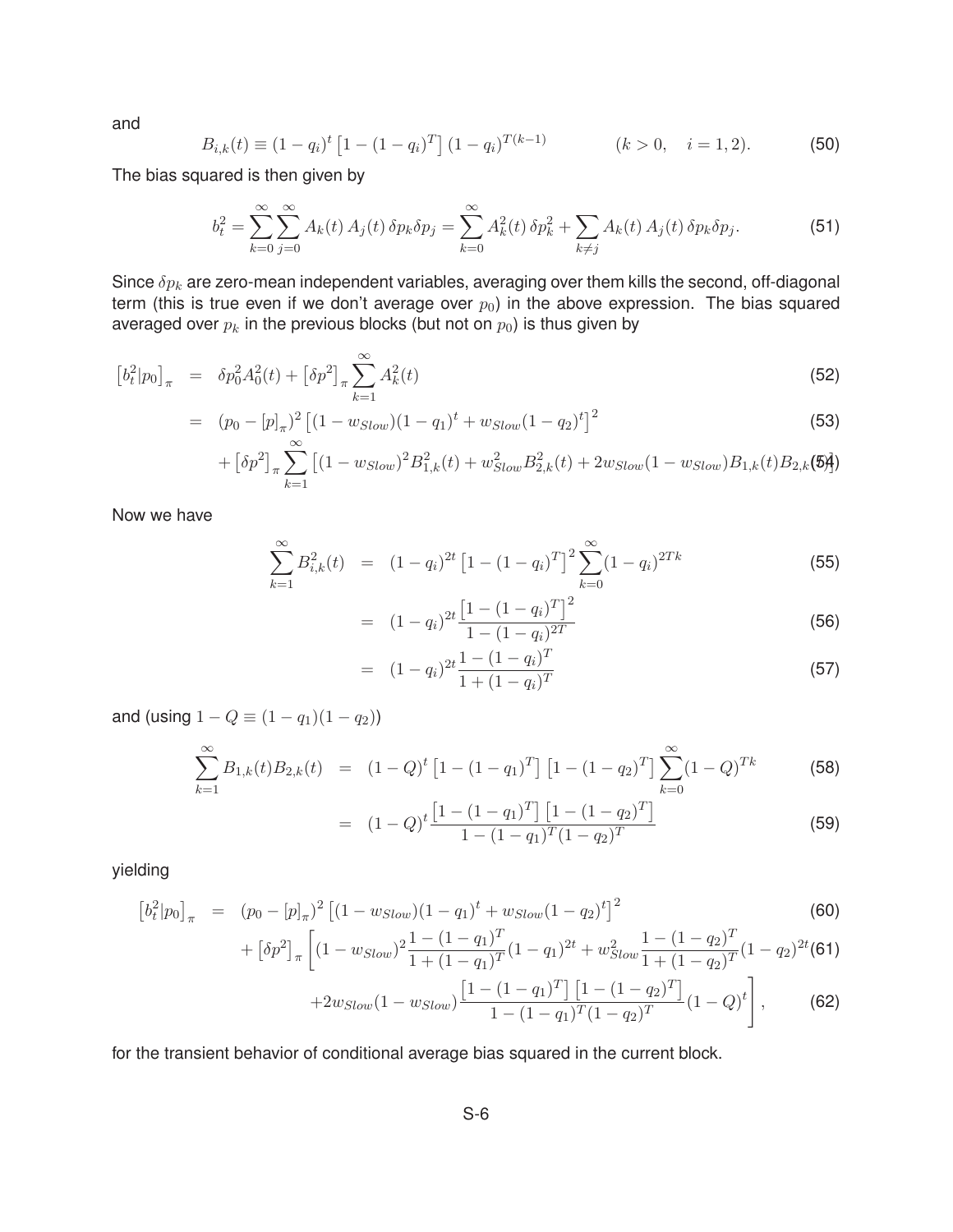Averaging over  $p_0$  yields

$$
\left[b_t^2\right]_{\pi} = 2\left[\delta p^2\right]_{\pi} \left[ (1 - w_{Slow})^2 \frac{1}{1 + (1 - q_1)^T} (1 - q_1)^{2t} + w_{Slow}^2 \frac{1}{1 + (1 - q_2)^T} (1 - q_2)^{2t} \right]
$$
(63)

$$
+2w_{Slow}(1-w_{Slow})\frac{1-\frac{(1-q_1)^T+(1-q_2)^T}{2}}{1-(1-q_1)^T(1-q_2)^T}(1-q_1)^t(1-q_2)^t\Bigg].
$$
 (64)

Finally, to average over  $t$  ranging over the block, we use

$$
\frac{1}{T} \sum_{t=1}^{T} (1 - q_i)^{2t} = \frac{(1 - q_i)^2}{T} \frac{1 - (1 - q_i)^{2T}}{1 - (1 - q_i)^2} = \frac{1 - (1 - q_i)^{2T}}{T[(1 - q_i)^{-2} - 1]}
$$
(65)

$$
\frac{1}{T} \sum_{t=1}^{T} (1 - Q)^t = \frac{1 - Q}{T} \frac{1 - (1 - Q)^T}{1 - (1 - Q)} = \frac{1 - (1 - Q)^T}{T[(1 - Q)^{-1} - 1]}
$$
(66)

to obtain

$$
\overline{\left[b_t^2\right]_{\pi}} = \left[\delta p^2\right]_{\pi} \left[ (1 - w_{Slow})^2 \frac{1 - (1 - q_1)^T}{\frac{T}{2} \left[ (1 - q_1)^{-2} - 1 \right]} + w_{Slow}^2 \frac{1 - (1 - q_2)^T}{\frac{T}{2} \left[ (1 - q_2)^{-2} - 1 \right]} + 2w_{Slow} (1 - w_{Slow}) \frac{2 - (1 - q_1)^T - (1 - q_2)^T}{T \left[ (1 - Q)^{-1} - 1 \right]} \right].
$$
\n(67)

In the regime where  $q_2 \ll T^{-1} \ll q_1 \ll 1$  (or  $\tau_2 \gg T \gg \tau_1 \gg 1$ ), we have approximately  $(1 - q_1)^T$  ≈ 0,  $(1 - q_2)^T$  ≈  $1 - q_2T$  and  $[(1 - q_i)^{-2} - 1]$  ≈  $2q_i$  and  $[(1 - Q)^{-1} - 1]$  ≈  $q_1 + q_2$ , yielding

$$
\overline{\left[b_t^2\right]_\pi} = \left[\delta p^2\right]_\pi \left[ (1 - w_{Slow})^2 \frac{\tau_1}{T} + w_{Slow}^2 + 2w_{Slow}(1 - w_{Slow}) \left(\frac{\tau_1}{T} + \frac{\tau_1}{\tau_2}\right) \right],\tag{68}
$$

and in the limit  $\tau_2, T \to \infty$ :

$$
\overline{\left[b_t^2\right]_\pi} = \left[\delta p^2\right]_\pi w_{Slow}^2. \tag{69}
$$

### **Average squared error, optimal** w*Slow***, and undermatching**

The long-run average squared error is the sum of average variance and average bias squared and thus from Eqs. (27) and (67) is given by

$$
\overline{\left[\langle (v_t - p_0)^2 \rangle\right]_\pi} = \overline{\left[\langle \delta v_t^2 \rangle\right]_\pi} + \overline{\left[b_t^2\right]_\pi} = C_1 (1 - w_{slow})^2 + C_2 w_{slow}^2 + 2C_3 w_{slow} (1 - w_{slow}) \tag{70}
$$

where we defined

$$
C_1 = \frac{\left[p(1-p)\right]_\pi}{2\tau_1 - 1} + \left[\delta p^2\right]_\pi \frac{1 - (1 - q_1)^T}{\frac{T}{2}\left[(1 - q_1)^{-2} - 1\right]}
$$
\n(71)

$$
C_2 = \frac{[p(1-p)]_{\pi}}{2\tau_2 - 1} + [\delta p^2]_{\pi} \frac{1 - (1 - q_2)^T}{\frac{T}{2}[(1 - q_2)^{-2} - 1]}
$$
\n(72)

$$
C_3 = \frac{[p(1-p)]_{\pi}}{\tau_1 + \tau_2 - 1} + [\delta p^2]_{\pi} \frac{2 - (1 - q_1)^T - (1 - q_2)^T}{T[(1 - q_1)^{-1}(1 - q_2)^{-1} - 1]}.
$$
\n(73)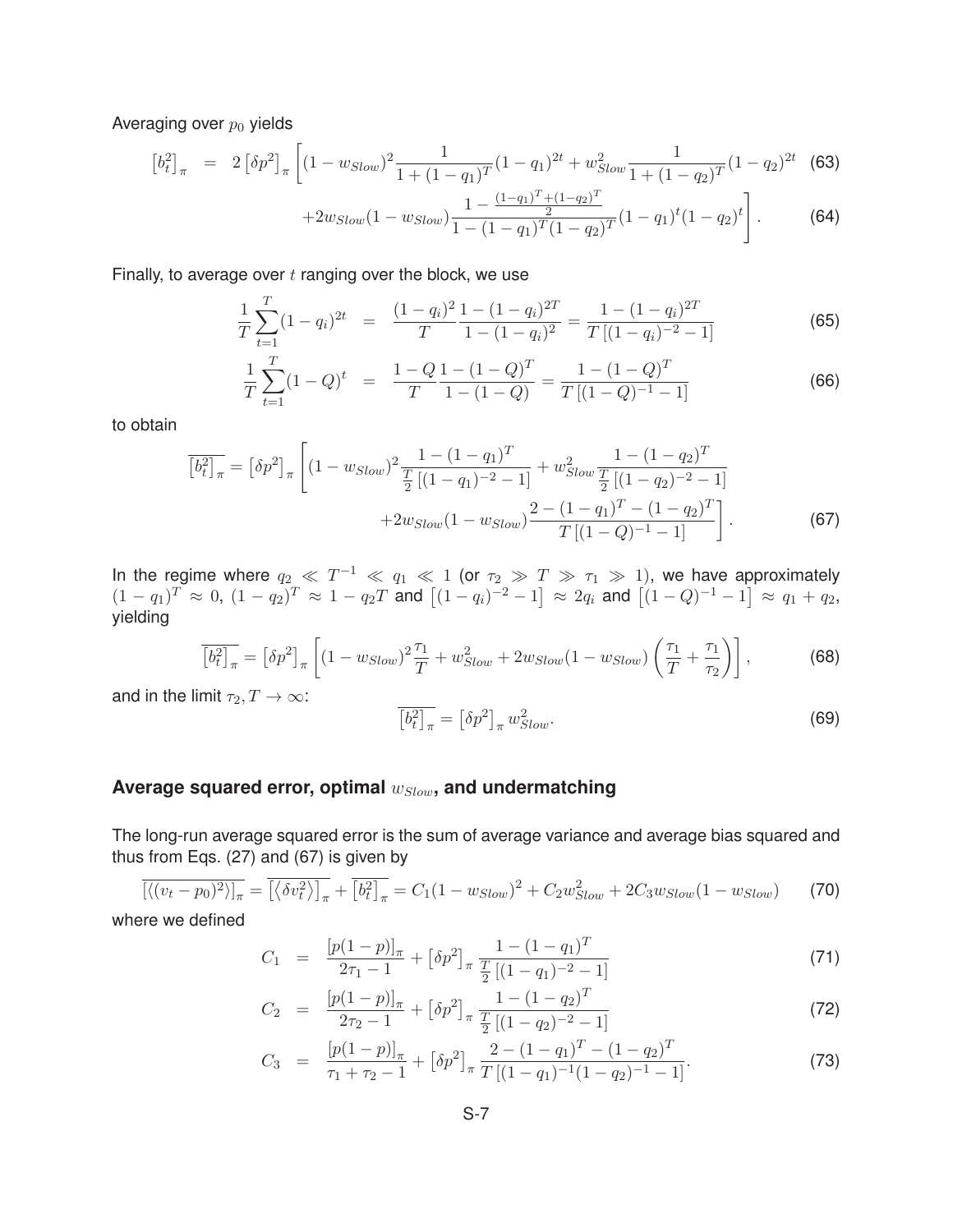

Figure 1: Plots of analytical results: block-averaged undermatching slope, Eq. (94) (top panels), variance Eq. (27) and average squared bias Eq. (67) (middle panels) and average squared error Eq. (70) (bottom panels). For the plots on the left, we used  $\tau_1 = 10$ ,  $\tau_2 = 100000$ , and  $T = 1000$ , and for those on the right we used  $\tau_1 = 10$ ,  $\tau_2 = 1000$  and  $T = 100$ . The dashed lines show the optimal weight  $w_{Slow^*}$ , Eq. (78), in each case. Here we took the distribution  $\pi(p)$  to be the uniform distribution on  $[0.1, 0.9]$ , yielding  $[p]_\pi = \frac{1}{2}$  and  $\left[\delta p^2\right]_\pi \simeq 0.0427$  (choosing a uniform distribution on [0, 1] instead, would have yielded  $\left[\delta p^2\right]_\pi = \frac{1}{12} \simeq 0.0833$ , thus putting more emphasis on squared bias and shifting the minimum of bottom plots, i.e. the optimal  $w_{Slow}$ , further to the left).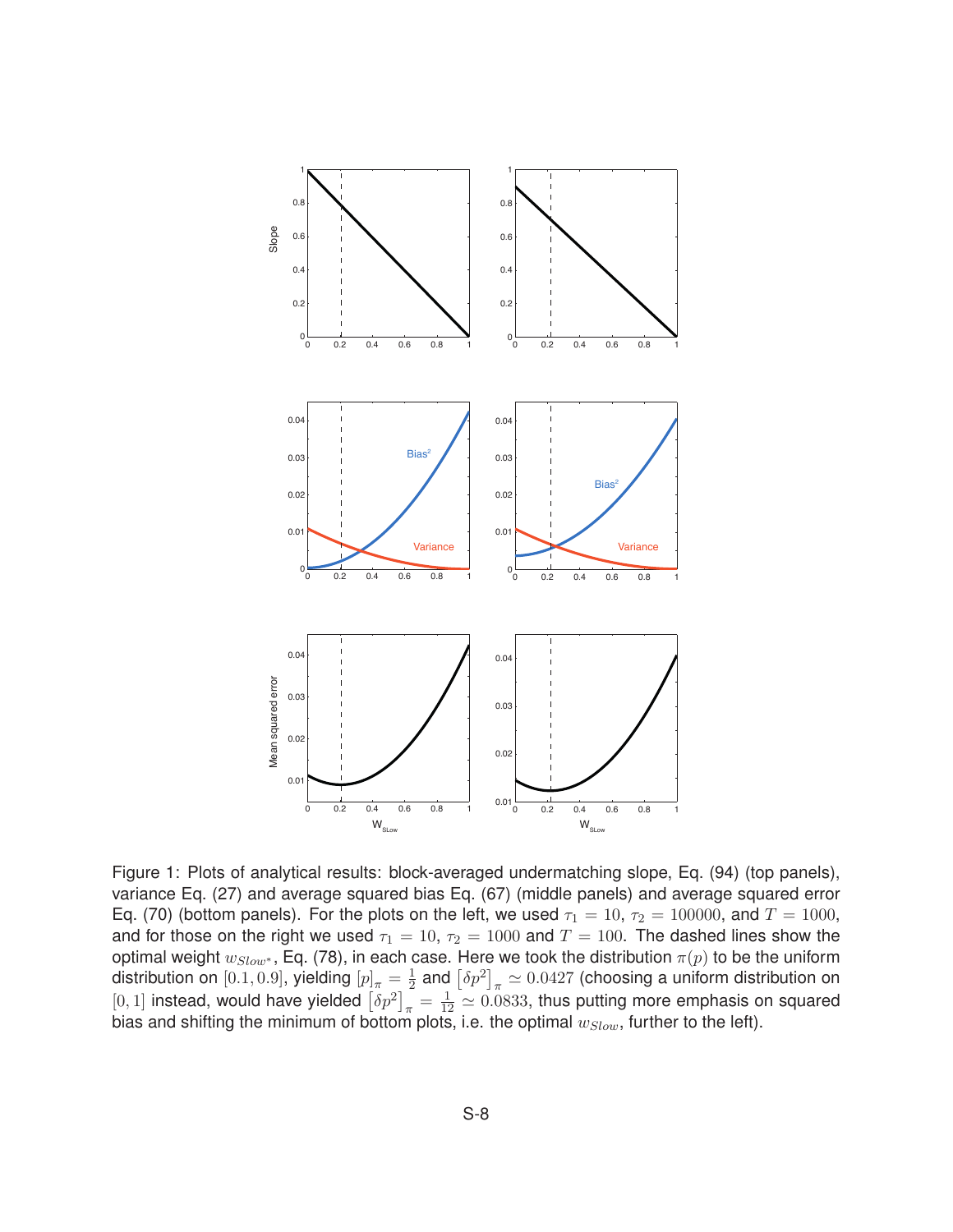Here, in each line the first term is the contribution of the variance and the second is the contribution of the average squared bias. Note that in general

$$
[p(1-p)]_{\pi} = [p]_{\pi} (1 - [p]_{\pi}) - [\delta p^2]_{\pi}.
$$
 (74)

In particular, for the case where  $\pi(\cdot)$  is the uniform distribution on [0, 1], we have

$$
\left[\delta p^2\right]_{\pi} = \left[ (p - \frac{1}{2})^2 \right]_{\pi} = \frac{1}{12} \tag{75}
$$

$$
[p(1-p)]_{\pi} = \frac{1}{4} - [\delta p^2]_{\pi} = \frac{1}{6}.
$$
 (76)

To find the optimal w*Slow* we have to set the derivative of Eq. (70) w.r.t. w*Slow* to zero. The latter is proportional to

$$
C_1(w_{Slow}-1) + C_2 w_{Slow} + C_3(1 - 2w_{Slow}), \tag{77}
$$

and setting it equal to zero yields

$$
w_{Slow^*} = \frac{C_1 - C_3}{C_1 + C_2 - 2C_3}.
$$
\n(78)

We can use Eq. (68), to simplify Eq. (71) in the regime  $q_2 \ll T^{-1} \ll q_1 \ll 1$  (or  $\tau_2 \gg T \gg \tau_1 \gg 1$ ), obtaining1

$$
C_1 \approx \frac{[p(1-p)]_{\pi}}{2\tau_1 - 1} + [\delta p^2]_{\pi} \frac{\tau_1}{T}
$$
\n(79)

$$
C_2 \approx \frac{[p(1-p)]_{\pi}}{2\tau_2 - 1} + \left[\delta p^2\right]_{\pi} \tag{80}
$$

$$
C_3 \approx \frac{[p(1-p)]_{\pi}}{\tau_1 + \tau_2 - 1} + [\delta p^2]_{\pi} \left(\frac{\tau_1}{T} + \frac{\tau_1}{\tau_2}\right).
$$
 (81)

We see that the largest contribution to average error, which is  $O(1)$ , comes from the bias squared contributed by the slow time scale (the second term in  $C_2$ ). After that we have the contribution of the fast time scale to variance (first term in  $C_1$ ) which is  $O(\tau_1^{-1})$  and smaller. For this reason, for realistic underlying time-scales, the optimal w*Slow*'s will turn out to mainly optimize the squared bias, and hence will be small.

It is much easier to derive these results in the extreme limit  $\tau_2, T \to \infty$  (keeping  $\tau_2 \gg T$ ). Firstly, in this case, given that  $v_2$  is a very long-term average of  $s_t$ , its value is always very close to the long term average of p, i.e.  $[p]_{\pi}$ , with small fluctuations,  $\delta v_2$ , of the order of  $1/\sqrt{\tau_2}$ . Thus we can ignore the latter and safely write

$$
v_{2,t} \approx [p]_{\pi} \,. \tag{82}
$$

In particular, it is only  $v_{1,t}$  which contributes to the variance:

$$
\langle \delta v_t^2 \rangle \approx (1 - w_{Slow})^2 \langle \delta v_{1,t}^2 \rangle. \tag{83}
$$

 $1$ To be really consistent in the approximations, the first terms on the rights sides of Eq. (79) must also be expanded.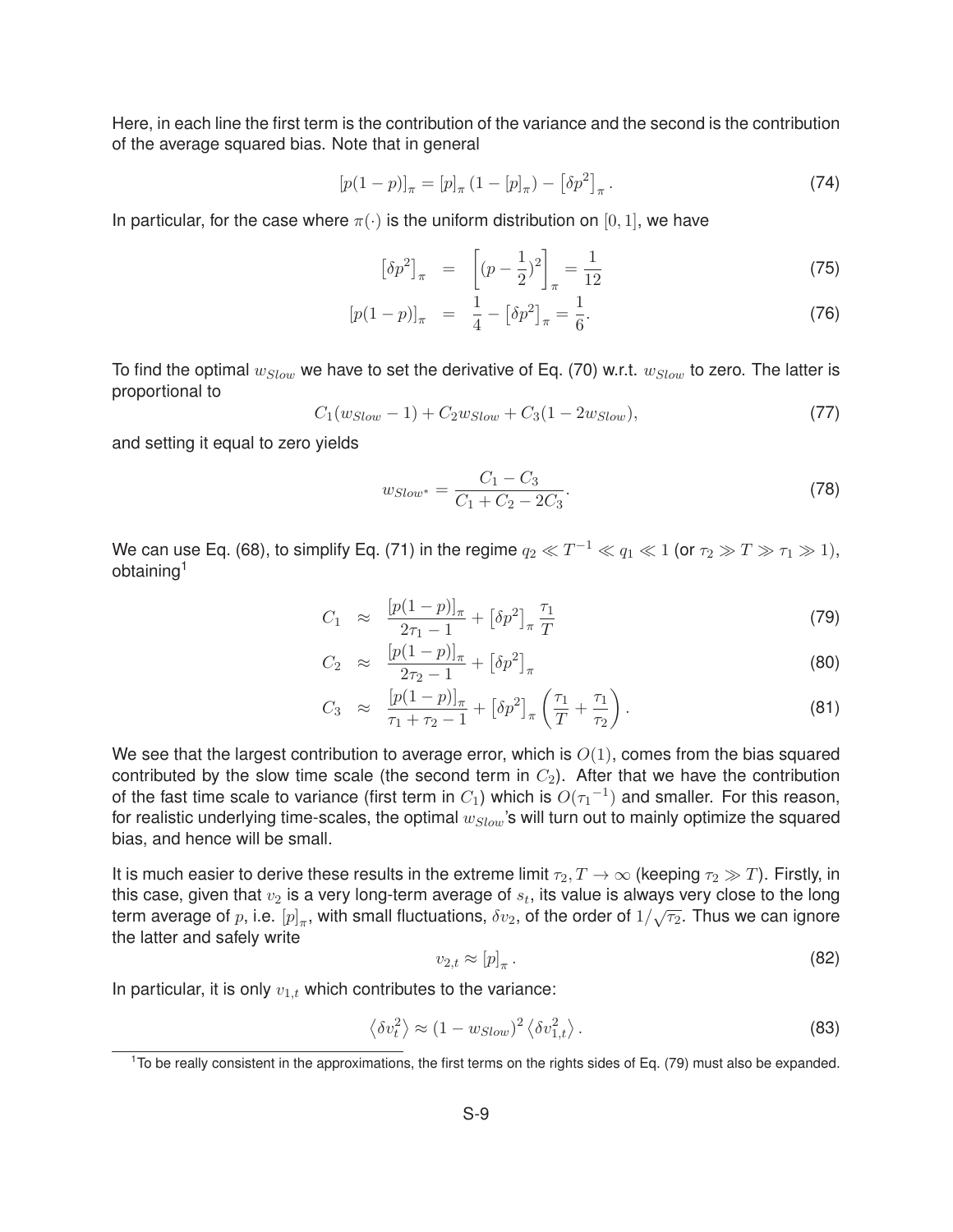Furthermore, given that  $\tau_1\ll T$ , the main contribution to the averages of  $\langle v_{1,t}\rangle$  or  $\big\langle\delta v_{1,t}^2\big\rangle$  over  $t$ running from  $1: T$  comes from t's within the current block that are much larger than  $\tau_1$  (i.e., we can ignore the transient behavior of  $v_{1,t}$  at the beginning of the block and only consider its steady-state behavior). This means that in Eqs. (22) and (37), we can safely replace  $p_{k(t-n)}$  with  $p_0$ , the head probability in the current block. The geometric series thus become infinite and we obtain

$$
\langle \delta v_{1,t}^2 \rangle \approx q_1^2 \sum_{n=0}^{\infty} (1 - q_1)^{2n} p_0 (1 - p_0) = \frac{q_1^2}{1 - (1 - q_1)^2} p_0 (1 - p_0) = \frac{p_0 (1 - p_0)}{2 \tau_1 - 1}.
$$
 (84)

$$
\langle v_{1,t} \rangle \approx q_1 \sum_{n=0}^{\infty} (1 - q_1)^n \ p_0 = p_0 \tag{85}
$$

Averaging Eq. (84) over  $\pi$ , and using Eq. (83) we obtain

$$
\left[\left\langle \delta v_t^2 \right\rangle\right]_{\pi} \approx (1 - w_{Slow})^2 \frac{\left[p(1-p)\right]_{\pi}}{2\tau_1 - 1}.
$$
\n(86)

For the full bias we have  $b_t = \langle v_t \rangle - p_0 = (1 - w_{Slow}) \langle v_{1,t} \rangle + w_{Slow} \langle v_{2,t} \rangle - p_0$ , which by Eq. (82) and (85), yields  $b_t = w_{Slow}([p]_\pi - p_0) = -w_{Slow}\delta p_0$  (this yields  $(1 - w_{Slow})$  for the undermatching slope, as an approximation to Eq. (94)). Thus

$$
\left[b_t^2\right]_{\pi} \approx w_{Slow}^2 \left[\delta p^2\right]_{\pi}.\tag{87}
$$

Finally for the average square error we obtain Eq. (70) with

$$
C_1 \approx \frac{[p(1-p)]_{\pi}}{2\tau_1 - 1} \tag{88}
$$

$$
C_2 \approx \left[\delta p^2\right]_{\pi} \tag{89}
$$

$$
C_3 \approx 0. \tag{90}
$$

#### **Time-dependent undermatching slope**

Going back to Eq. (45) for the bias, since the second term in Eq. (45) vanishes after averaging over  $p_{k+1}$ , for the transient of bias conditional on  $p_0$  but averaged over  $p_k$  in past blocks we obtain

$$
[v_t - p_0|p_0]_\pi = -(p_0 - [p]_\pi) \left[ (1 - w_{Slow})(1 - q_1)^t + w_{Slow}(1 - q_2)^t \right]. \tag{91}
$$

which we can also write in a form corresponding to the slop of the matching law plot

$$
\frac{[v_t|p_0]_\pi - [p]_\pi}{p_0 - [p]_\pi} = 1 - (1 - w_{Slow})(1 - q_1)^t - w_{Slow}(1 - q_2)^t.
$$
\n(92)

(assuming a symmetric distribution  $\pi(\cdot)$ ,  $[p]_\pi=\frac{1}{2}).$  In particular, when  $\tau_2\gg T$  (or  $q_2T\ll 1)$   $(1-q_2)^t$ remains approximately equal to unity even for  $t = T$  (at the end of the block). Thus we have

$$
\frac{[v_t|p_0]_\pi - [p]_\pi}{p_0 - [p]_\pi} = (1 - w_{Slow}) \left[ 1 - (1 - q_1)^t \right], \qquad (\tau_2 \gg T). \tag{93}
$$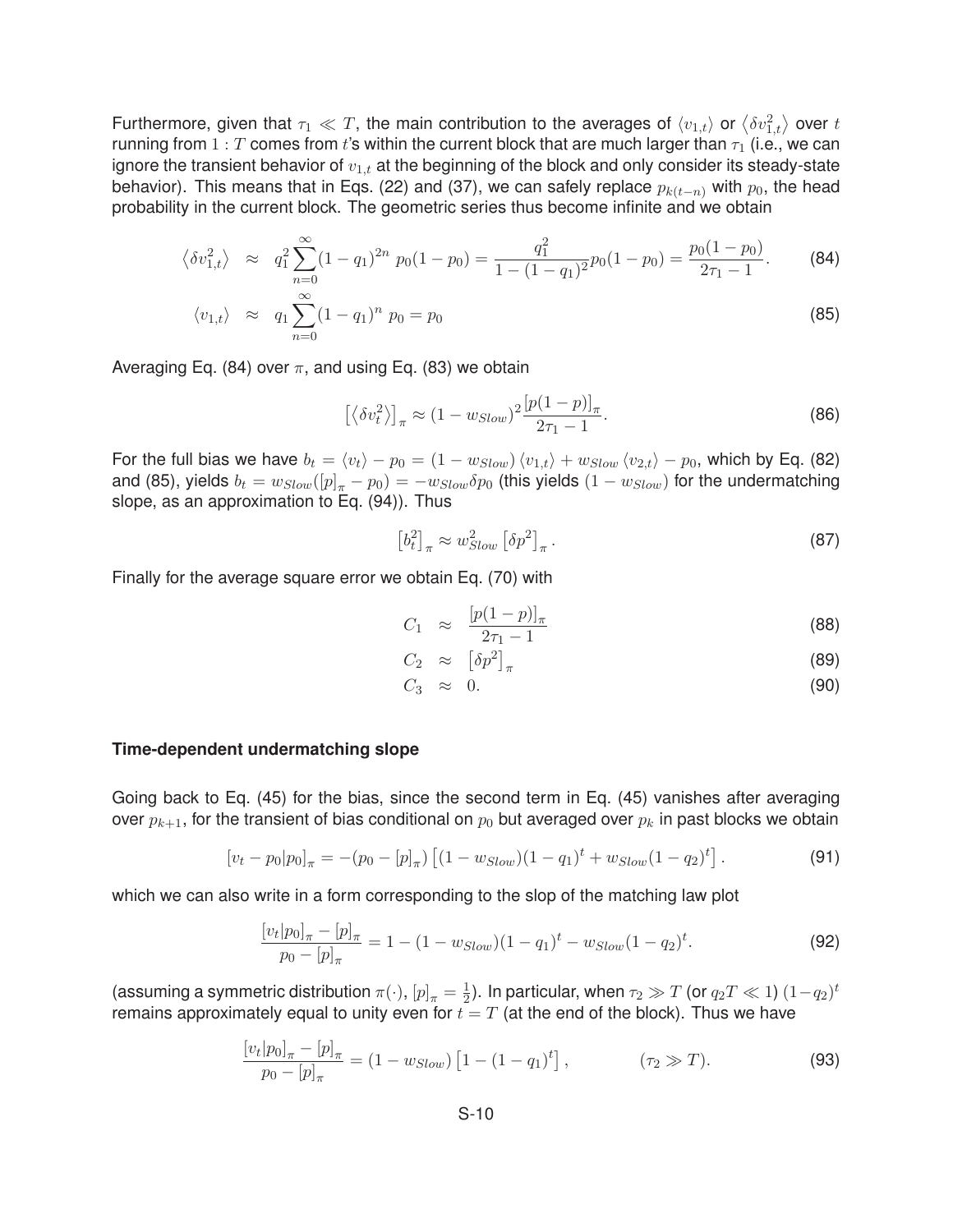This shows that there is more undermatching at the beginning of the block, than at the end (where  $(1 - q_1)^t \ll 1$ , if  $\tau_1 \ll T$ ). If we average this over the whole block we obtain for the block-averaged (under)matching slope:

$$
\frac{\overline{[v_t|p_0]_\pi} - [p]_\pi}{p_0 - [p]_\pi} = (1 - w_{Slow}) \left[ 1 - \frac{1 - (1 - q_1)^T}{Tq_1} \right], \qquad (\tau_2 \gg T)
$$
\n(94)

$$
\approx (1 - w_{Slow}) \left[ 1 - \frac{\tau_1}{T} \right], \qquad (\tau_2 \gg T \gg \tau_1) \tag{95}
$$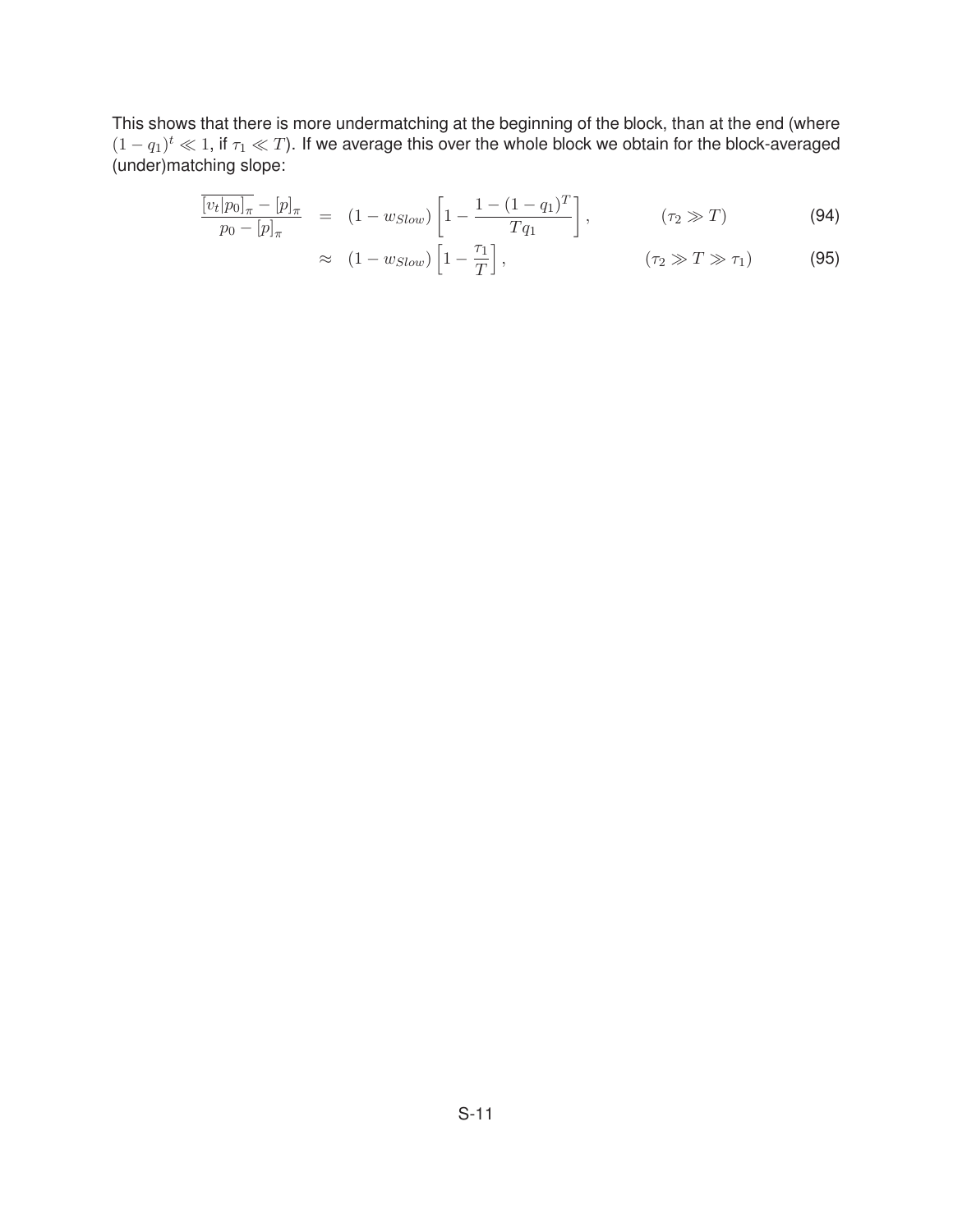**Supplementary Figures**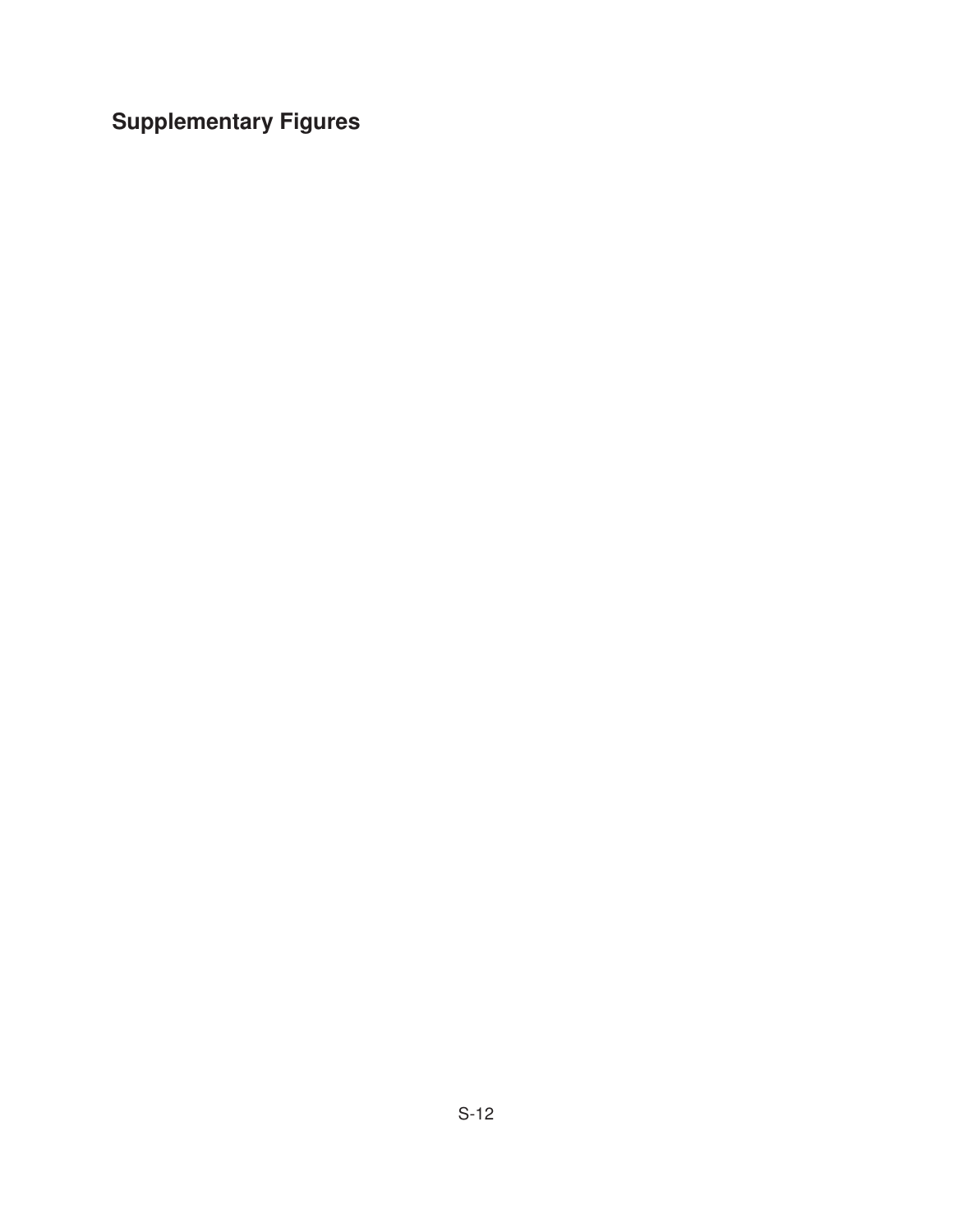

Variance in Choice

Figure 2: The variance of inference is positively correlated with the variance of choice in our model that was simulated in the actual experimental conditions. The y-axis shows the variance in inference of the Green target, while the x axis shows the variance of choice. The data was generated from the local matching model with a single learning rate [18], where the learning rate was estimated from behavioral data of monkey F on each experimental session. The model was simulated on the same experimental schedule as Monkey F for all sessions, over five times. Each data point was estimated from each session of one simulation. The variance of a signal was defined by the variance of a signal around the low-pass filtered signal, as we described in the Methods section.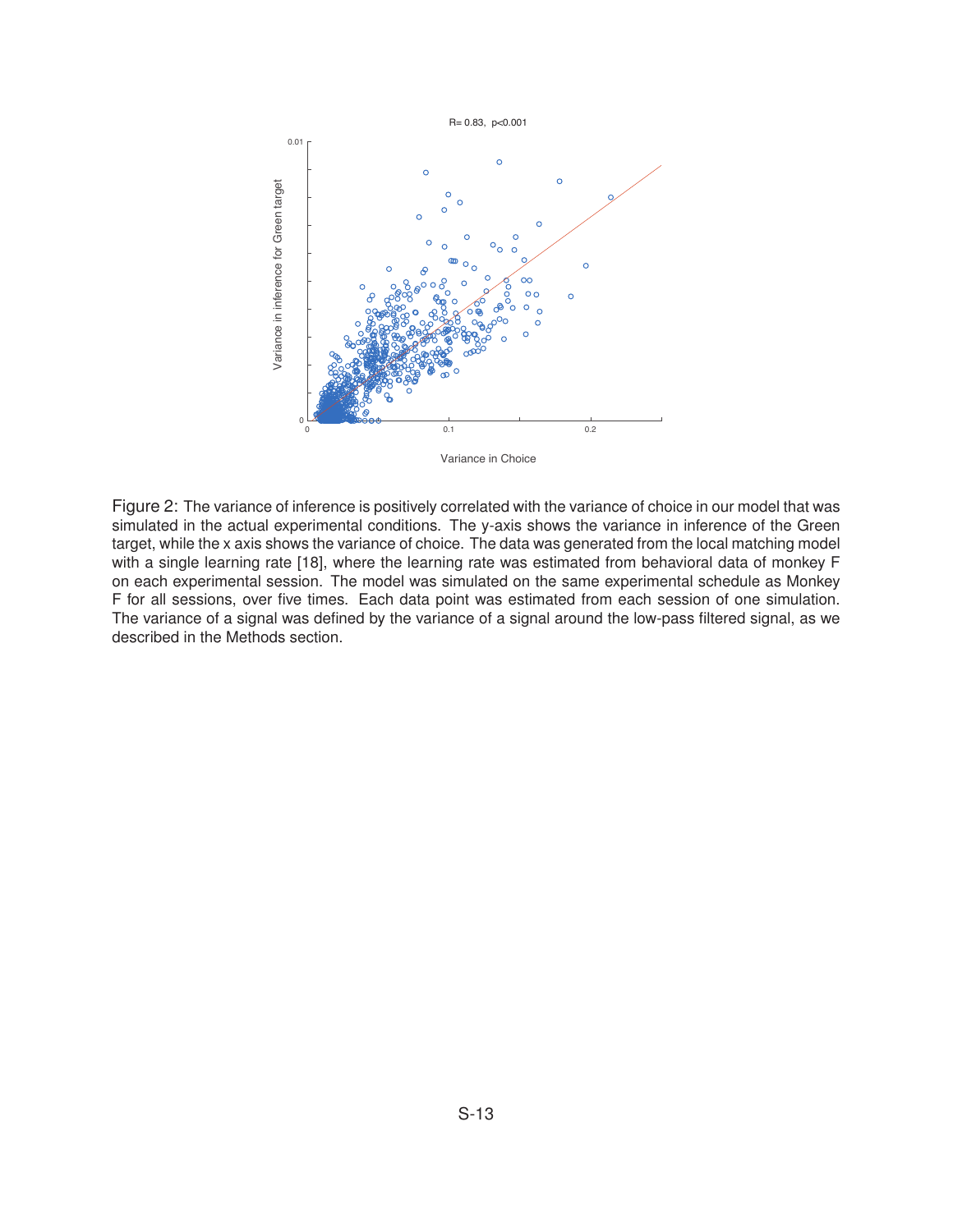

Figure 3: (**a**). Autocorrelation of choice history decays on multiple timescales within a block size. The solid lines indicate the fitting results with a sum of two exponents with relative weights  $c_1, c_2$  and time constants  $\tau_1$ ,  $\tau_1$ . Those choices reinforced by COD are excluded. (b) Both monkeys' session to session color choice bias show significant autocorrelations across different session lags. The stars indicate the significance.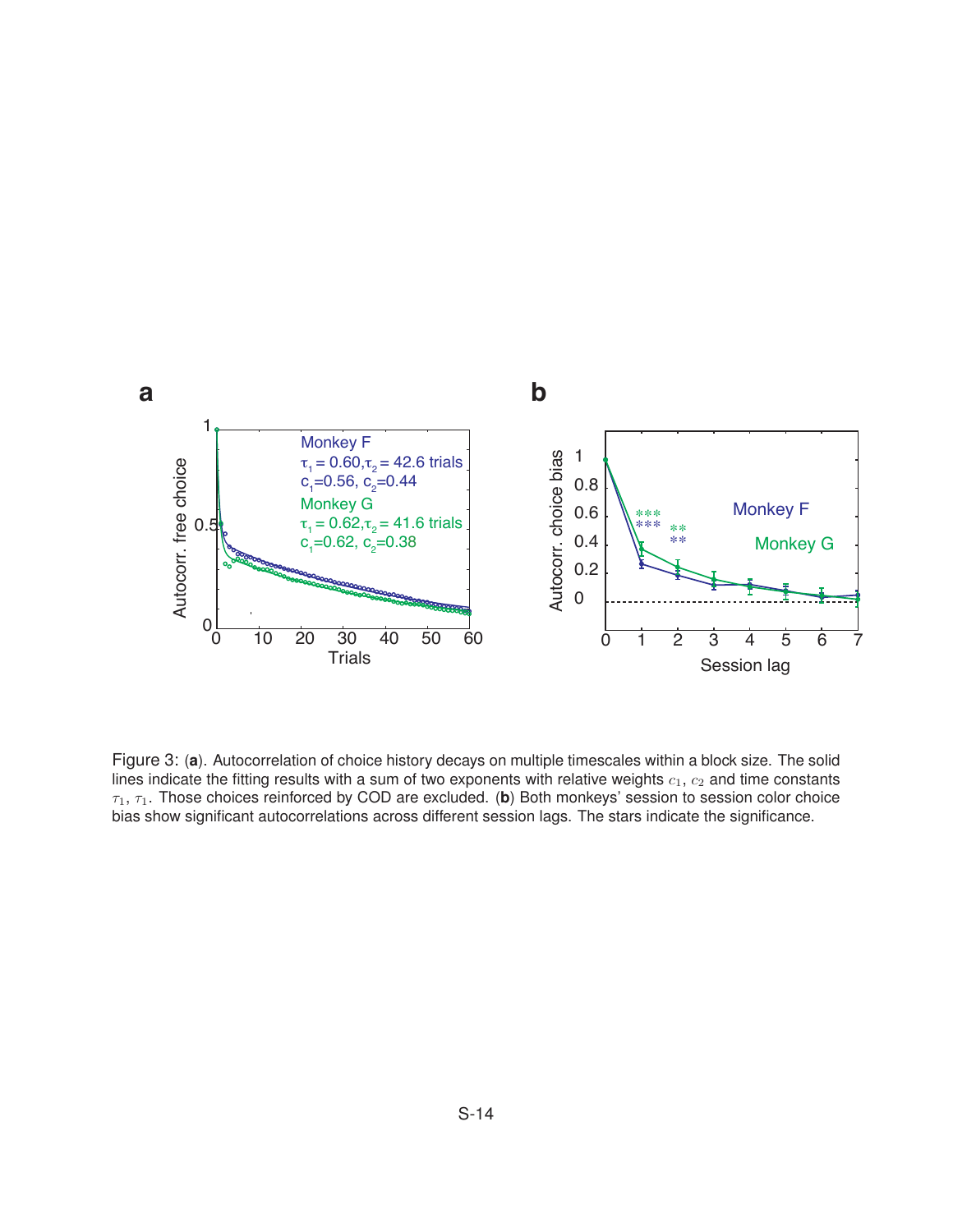

Figure 4: The correlation between color reward imbalance and color choice bias over sliding session windows.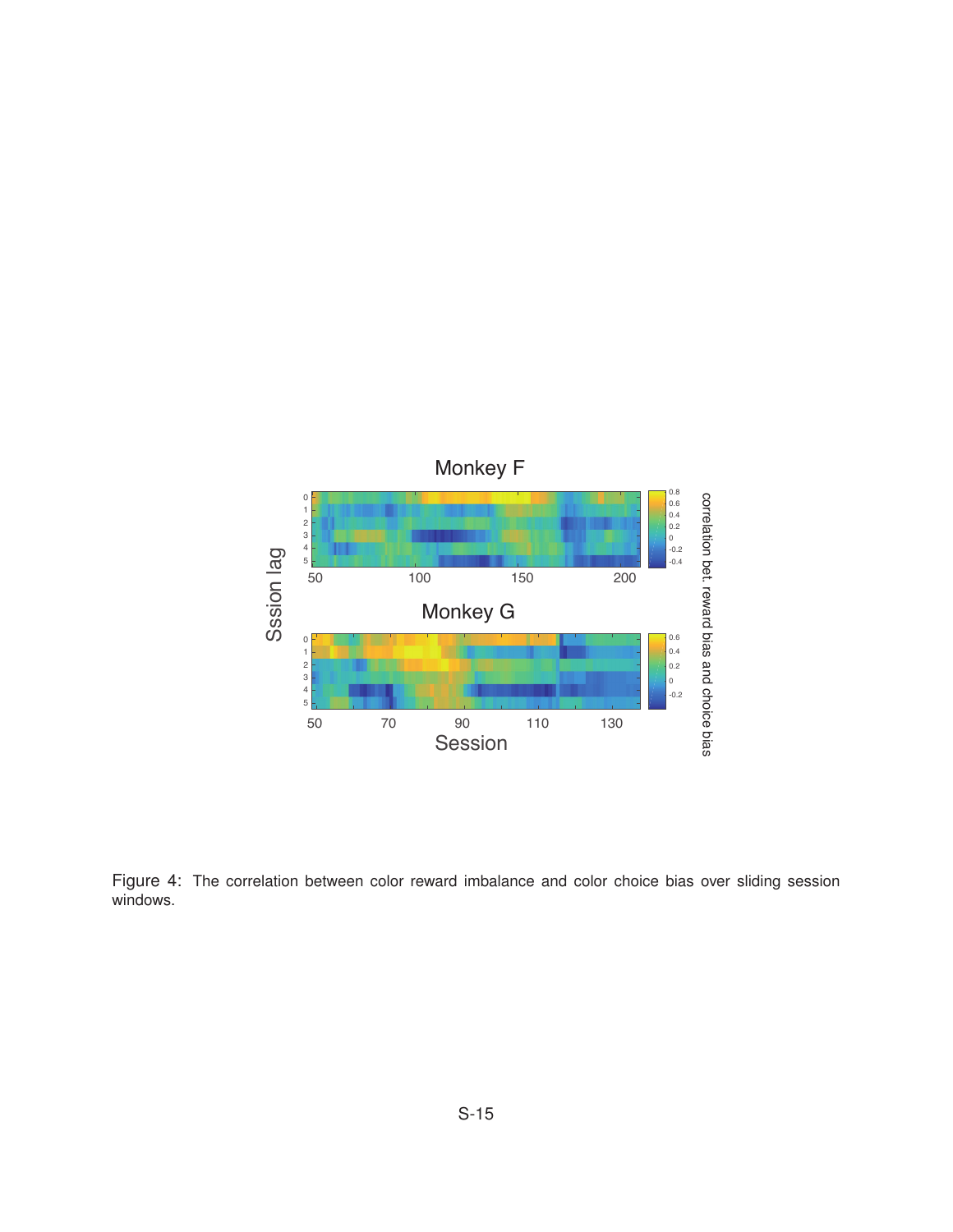

Figure 5: Changes in recent break length (red) and recent experimental day length (black) over the course of experiments.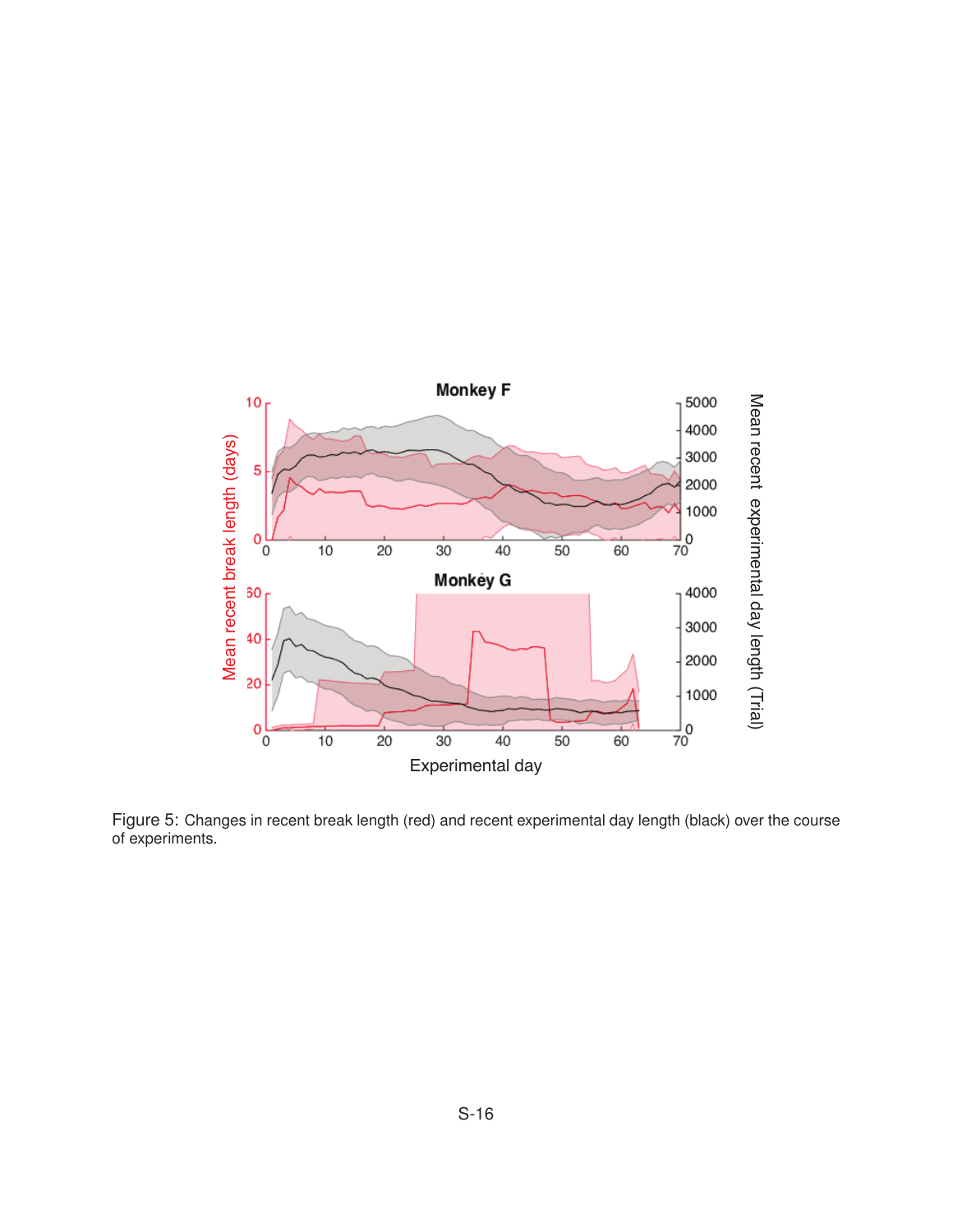

Figure 6: Non monotonic changes in the weight  $w_{Slow}$  of the long timescale  $\tau_{Slow}$  reflect the experimental schedule on a long timescale. **a,b**, The weight of long timescale w*Slow* correlates with the duration of recent experiments. Daily estimations of  $w_{Slow}$  are plotted against the mean length of recent experiments. The weight of the long timescale  $w_{Slow}$  is larger when the animal constantly experienced longer experimental sessions. The mean is taken over 18 experimental days (Monkey F) and 12 experimental days (Monkey G), respectively, as they give the largest correlations. **c,d**, The weight of long timescale  $w_{Slow}$  anti-correlates with the mean recent interexperimental-intervals. The weight of the long timescale  $w_{Slow}$  is smaller when the animal constantly had long inter-experimental-periods. Daily estimation of  $w_{Slow}$  is plotted against the mean recent inter-experimental-intervals. The mean is taken over 25 experimental days (Monkey F) and 32 experimental days (Monkey G), respectively, as they give the largest magnitude of correlations.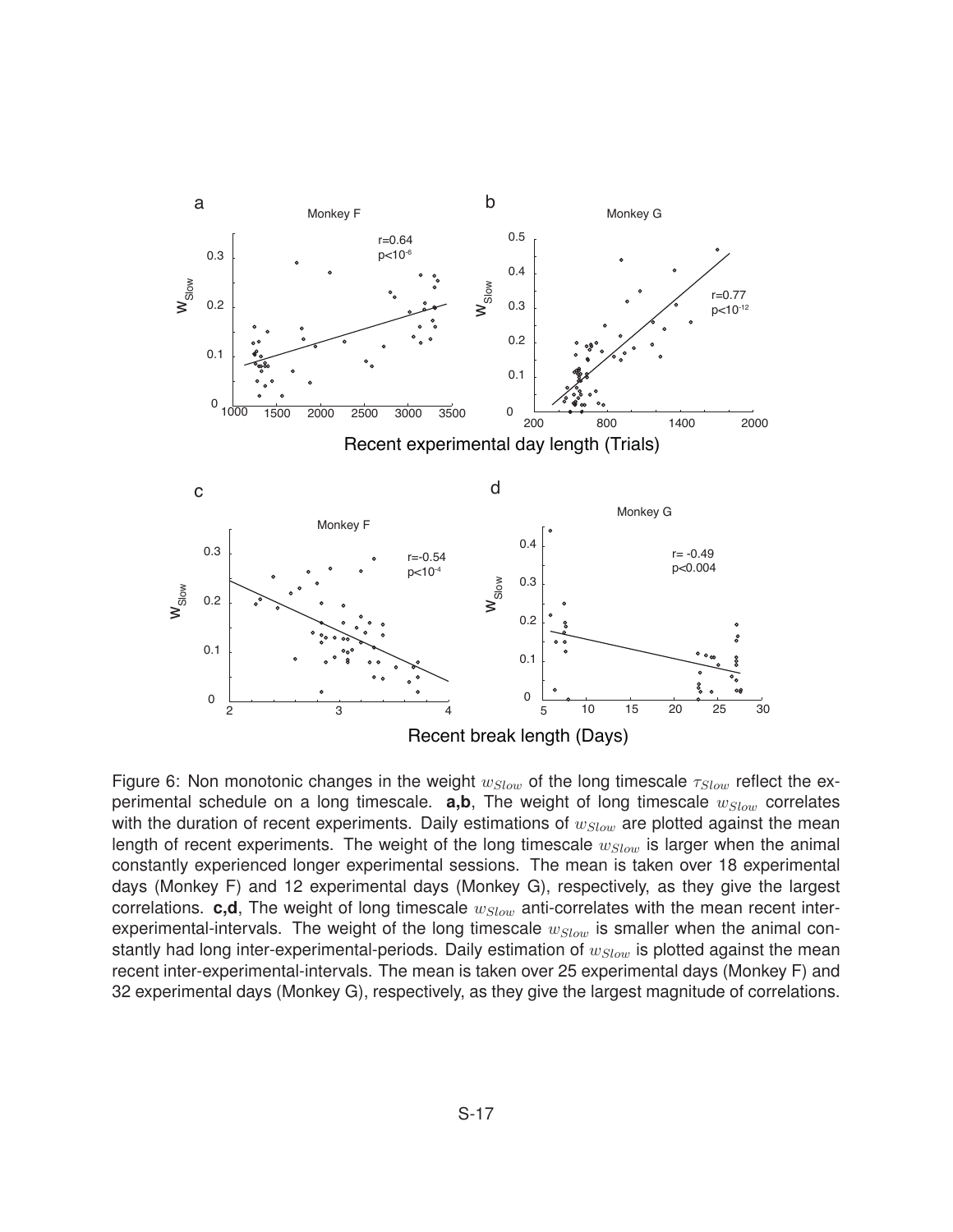

Figure 7: Variable-single-timescale model dose not capture the experimental data. We fitted a local matching model with a single timescale [18] to the data (Monkey F's data). Using the fitted parameter  $(\tau)$ , we simulated the model to generate choice behaviors, which was then used to estimate the LMIT in the same manner as the other analysis. We found no LMIT from the single timescale model, because of the lack of a slow learning.